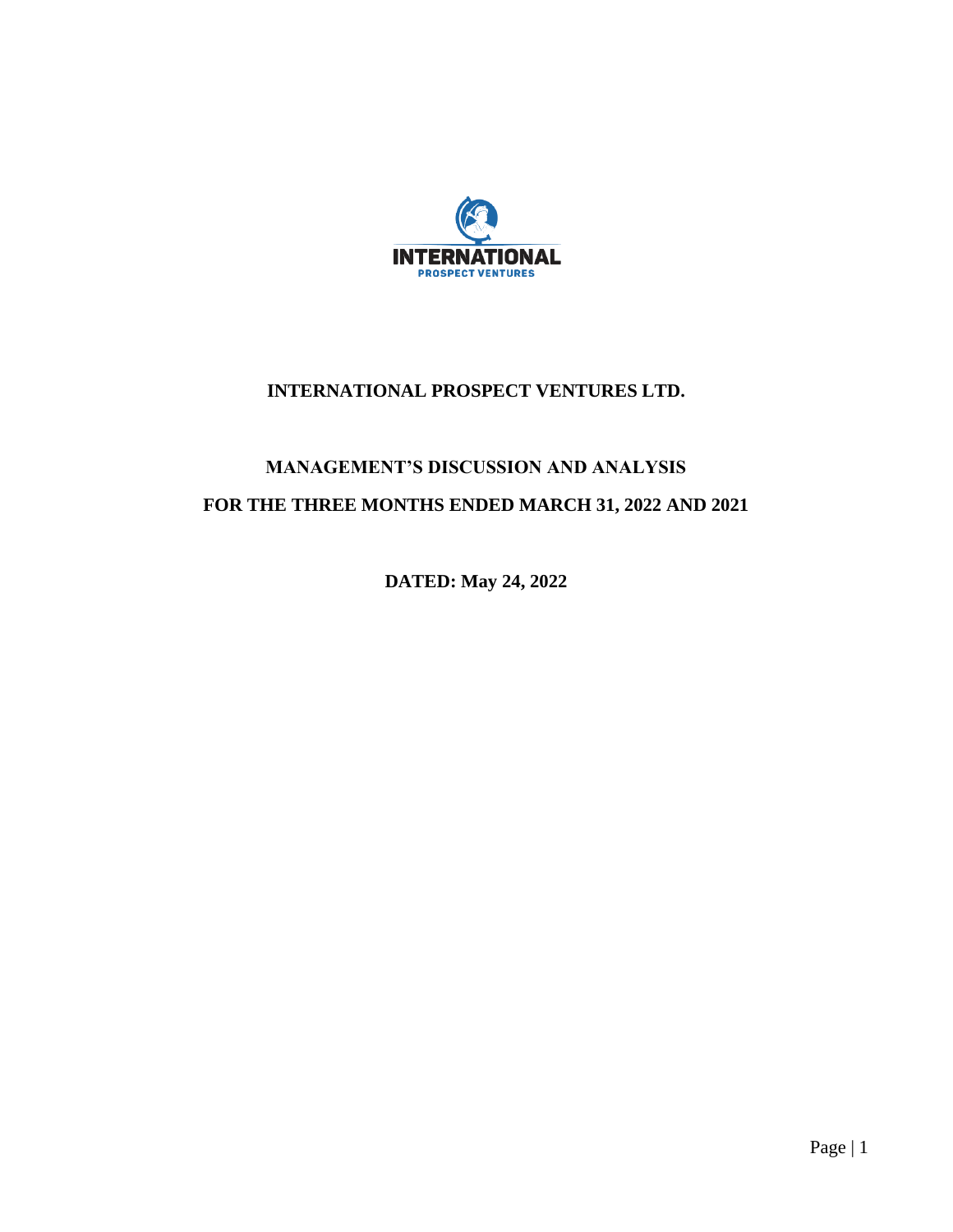#### **SCOPE OF THIS MANAGEMENT'S DISCUSSION AND ANALYSIS AND NOTICE TO INVESTORS**

This management's discussion and analysis of financial position and results of operations ("MD&A"), is prepared as of May 24, 2022, and complements the unaudited condensed interim consolidated financial statements of International Prospect Ventures Ltd. (the "Company" or "International Prospect"), for the three months ended March 31, 2022 and 2021.

The condensed interim consolidated financial statements and related notes have been prepared in accordance with IAS 34, "Interim Financial Reporting", as issued by the International Accounting Standards Board. They do not contain all the information required to be disclosed in annual financial statements. Certain information and notes usually provided in the annual financial statements have been omitted or condensed when not deemed essential to the understanding of the interim financial information of the Company. Therefore, this MD&A should be read in conjunction with the information contained in the annual audited consolidated financial statements of the Company and the notes thereto for the year ended December 31, 2021. All financial information has been prepared in accordance with International Financial Reporting Standards ("IFRS") and all amounts are in Canadian dollars unless otherwise indicated.

The unaudited condensed interim consolidated financial statements and the MD&A have been reviewed by the Audit Committee and approved by the Company's Board of Directors on May 24, 2022. These documents and more information about the Company are available on SEDAR at www.sedar.com.

#### **FORWARD LOOKING STATEMENTS**

Certain statements made in this MD&A are forward-looking statements or information. The Company is hereby providing cautionary statements identifying important factors that could cause the Company's actual results to differ materially from those projected in the forward-looking statements. Any statements that express, or involve discussions as to, expectations, beliefs, plans, objectives, assumptions or future events or performance (often, but not always, through the use of words or phrases such as "may", "is expected to", "anticipates", "estimates", "intends", "plans", "projection", "could", "vision", "goals", "objective" and "outlook") are not historical facts and may be forward-looking and may involve estimates, assumptions and uncertainties which could cause actual results or outcomes to differ materially from those expressed in the forward-looking statements. In making these forward-looking statements, the Company has assumed that the current market will continue and grow and that the risks listed below will not adversely impact the business of the Company. By their nature, forward-looking statements involve numerous assumptions, inherent risks and uncertainties, both general and specific, which contribute to the possibility that the predicted outcomes may not occur or may be delayed. The risks, uncertainties and other factors, many of which are beyond the control of the Company that could influence actual results are summarized below under the heading "Risks and Uncertainties".

Further, unless otherwise noted, any forward-looking statement speaks only as of the date of this MD&A, and, except as required by applicable law, the Company does not undertake any obligation to update any forward-looking statement to reflect events or circumstances after the date on which such statement is made or to reflect the occurrence of unanticipated events. New factors emerge from time to time, and it is not possible for management to predict all such factors and to assess in advance the impact of each such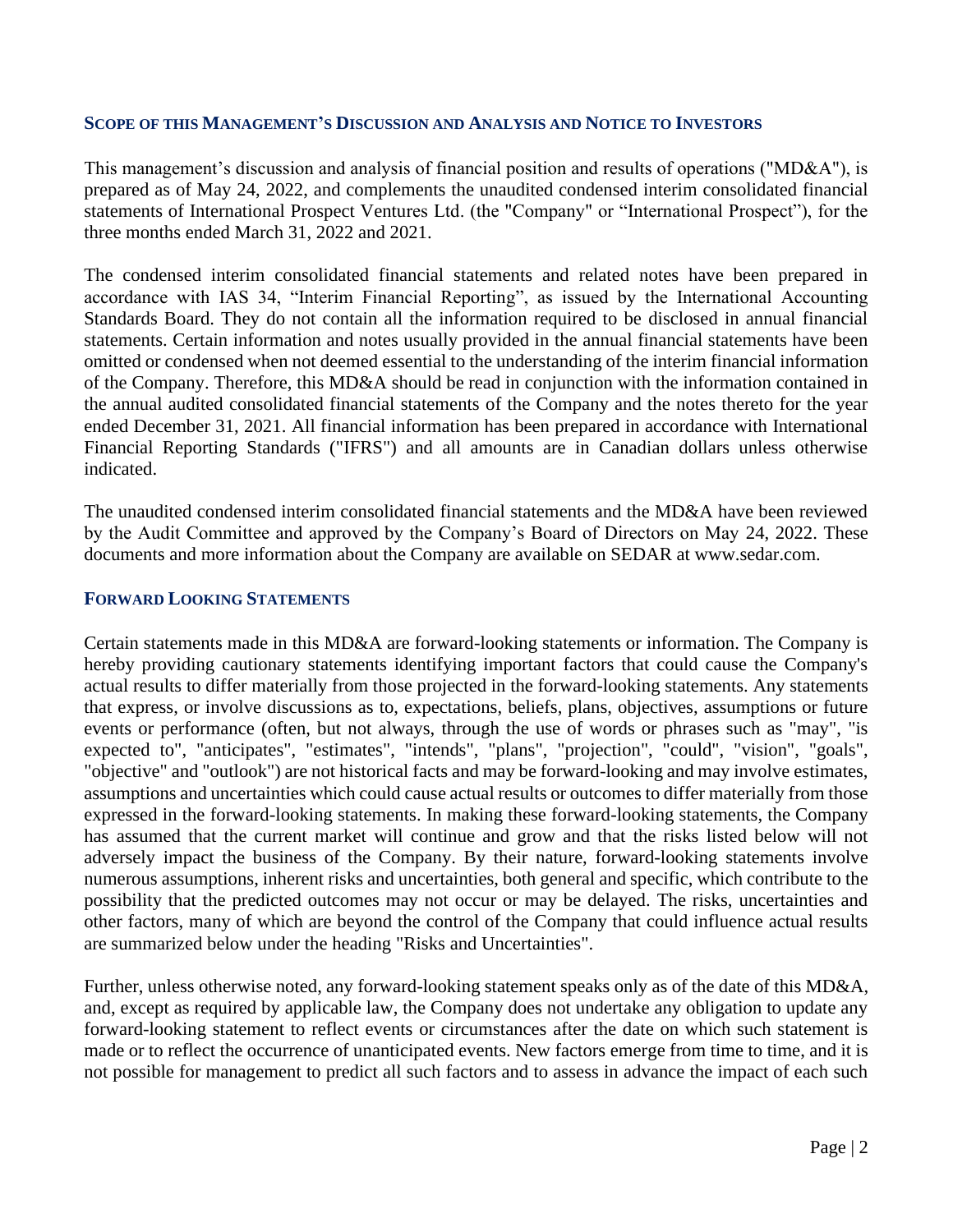factor on the business of the Company, or the extent to which any factor or combination of factors may cause actual results to differ materially from those contained in any forward-looking statement.

#### **ABOUT INTERNATIONAL PROSPECT VENTURES LTD.**

International Prospect Ventures Ltd., ("International Prospect" or the "Company"), incorporated on February 18, 2010 under the Business Corporations Act of British Columbia, is involved in the process of exploring, evaluating and promoting its mineral properties and other projects.

The head office of the Company is located at 152 Chemin de la Mine École, Val-d'Or, Québec, J9P 7B6. The Company's registered and records office is located at #1810 - 1111 West Georgia Street, Vancouver, B.C. V6E 4M3. The Company also has exploration offices located at 2864 Chemin Sullivan, Val-d'Or, Québec, J9P 0B9.

International Prospect is the parent company of Valroc Ventures Pty Ltd. ("Valroc"), a New South Wales company, located in Australia.

The Company's common shares trade on Tier 2 of the TSX Venture Exchange under the trading symbol "IZZ".

#### **ENVIRONMENTAL, SOCIAL AND GOVERNANCE FACTORS**

International Prospect Ventures strives to ensure that its exploration activities on its properties in Western Australia and in Canada support environmental sustainability and social responsibility. International Prospect Ventures also makes every effort to ensure that it meets or exceeds all required standards of corporate governance, following industry best practices and satisfying legal and regulatory requirements.

#### **UNCERTAINTY DUE TO COVID-19**

The Company continues to closely monitor the ongoing COVID-19 pandemic. While governments have implemented vaccination programs, the COVID-19 pandemic continues to result in widespread global infections and fatalities, market volatility and impact global economic activity. From time to time, numerous governments implemented measures, such as travel bans, quarantines, business closures, shelter-in-place and other restrictions, including restrictions that impact mineral exploration and development and mining activities in many jurisdictions. Despite reductions in such measures and the current vaccination programs instituted by many governments, there remains significant ongoing uncertainty surrounding COVID-19 and the extent and duration of the impacts that it may have on the operations of the projects underlying the Company's interests and on global financial markets. The Company cannot currently predict whether the recent emergence of new strains or continued infections or fatalities may cause governments to re-impose some or all prior or new restrictive measures, including business closures. Continuing effects of the pandemic, including variants of the virus, could result in negative economic effects which could have a material adverse impact on the Company's results of operations and financial condition. The ongoing COVID-19 pandemic and related mobility, travel and other restrictions are expected to continue to impact the Company's ability to complete site-visits, exploration programs and diligence of potential acquisition opportunities.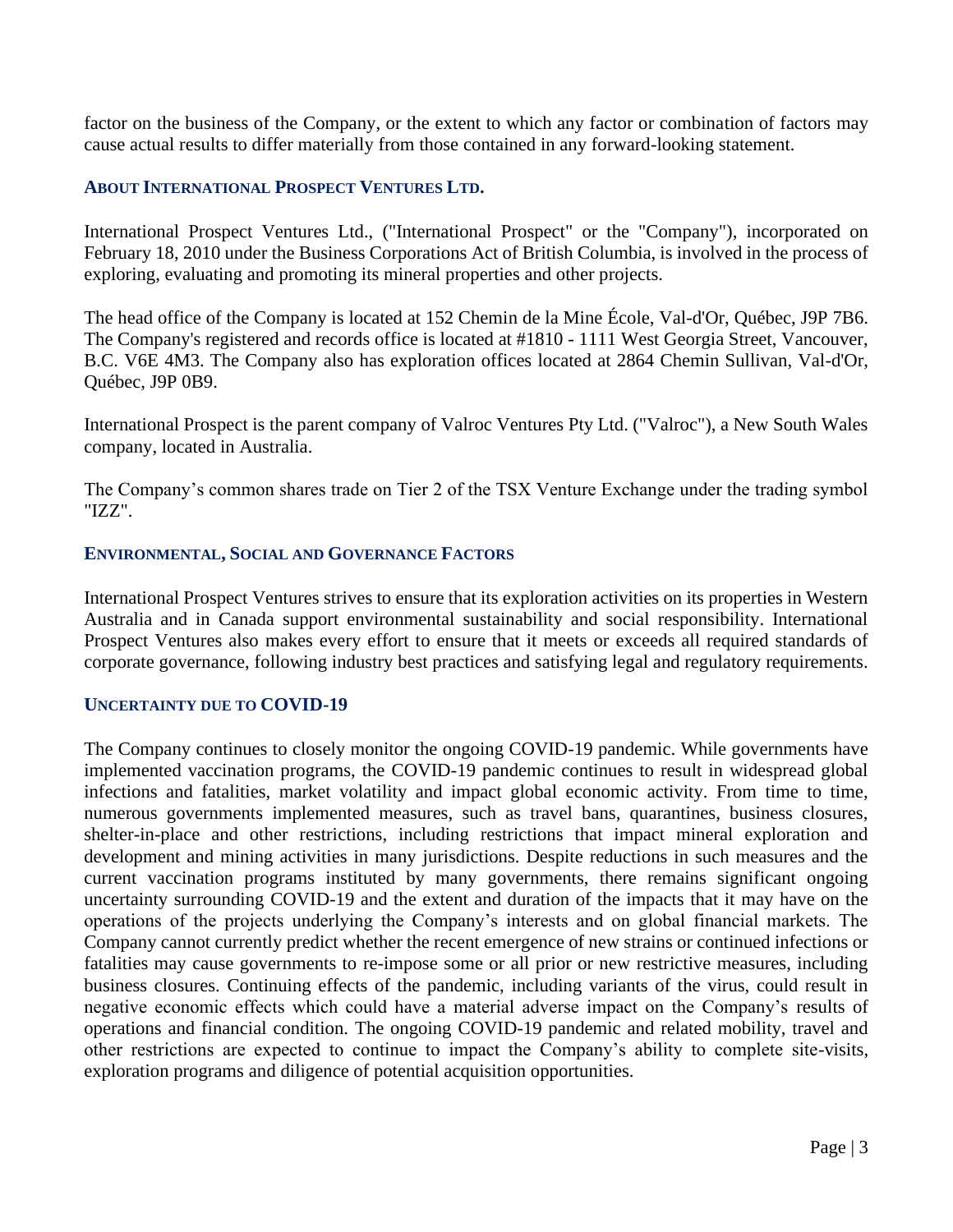## **PRECIOUS METALS PORTFOLIO**

#### *East Pilbara Projects, Western Australia*

In 2017, the Company and Valroc made an application for eight tenements in the Marble Bar and Nullagine areas of the Pilbara Region, Western Australia (Fortescue Basin). Granting of the exploration licences for all eight properties, which totaled 1,026 square kilometres, was completed in January 2019.

As of July 14, 2021, four of the eight properties were surrendered (cancelled), leaving the Company with four tenements (8,370 ha) located at the eastern end of the Mosquito Creek Basin (Formation) and covering goldbearing rocks of the Mosquito Creek and Hardey formations. These tenements, situated at the eastern end of Novo Resources' Nullagine Gold Project tenements, which includes their Golden Eagle gold processing facility, comprise Exploration Licences E46/1197, E46/1198, E46/1201, and E46/1202.

As announced on March 21, 2022, the Company increased its property package in the Pilbara Craton of Western Australia with the addition of 2 new tenements, acquired 100% by staking. The two new tenements, E46/1390 (~318 ha; 1 block) and E16/1391 (~5385 ha; 17 blocks), are located 1.7 km west and 185 km southsoutheast, respectively, of the Company's Mosquito Creek Basin tenements (E46/1197, 1198, 1201, 1202). Annual work requirements are AUD\$10,000 for E46/1390 and AUD\$20,000 for E46/1391. Tenement E46/1390, referred to as the Moss-Creek tenement, compliments the other four Mosquito Creek Basin tenements (E46/1197, 1198, 1201 and 1202), and will be explored for gold, base metals and lithium. Tenement E46/1391, referred to as the Balfour tenement, is located in the southeast portion of the Fortescue Basin, underlain by Fortescue Group rocks, and covering about 12 km of a granite-volcanic unit contact previously explored for gold and base metals.

With the Government of Western Australia now relaxing its border entry requirements originally imposed due to the COVID-19 pandemic, the Company intends to get on with its exploration plans for its eastern Pilbara tenements.

#### *The Porcupine Miracle Prospect – Langmuir Township, Ontario*

The Company owns a 100% interest in the Porcupine Miracle Prospect, located approximately 30 km southeast of South Porcupine (Timmins, Ontario) and is comprised of 9 mining claim cells (64 ha) within Langmuir Township, north-eastern Ontario. Historical work completed in the early 1900's by the Porcupine Miracle Gold Mining Company reportedly included shaft sinking, underground development and the construction of a stamp mill. No records exist as to any production.

The property is subject to a royalty in favour of 2973090 Canada Inc., a company controlled by a director of the Company, equal to 3% of net smelter returns. In addition, advance royalty payments of \$10,000 per annum is payable by the Company, which commenced in July 2017; the advance royalty payments will be deducted from the amounts payable under the royalty.

The Company has completed a Phase I property scale ground magnetic, induced polarization (IP) and Horizontal Loop Electromagnetic (HLEM) geophysical surveying. A follow-up Phase II program of prospecting, mapping, bedrock stripping, sampling and diamond drilling is recommended. The property is available for option and International Prospect is actively seeking joint venture partners.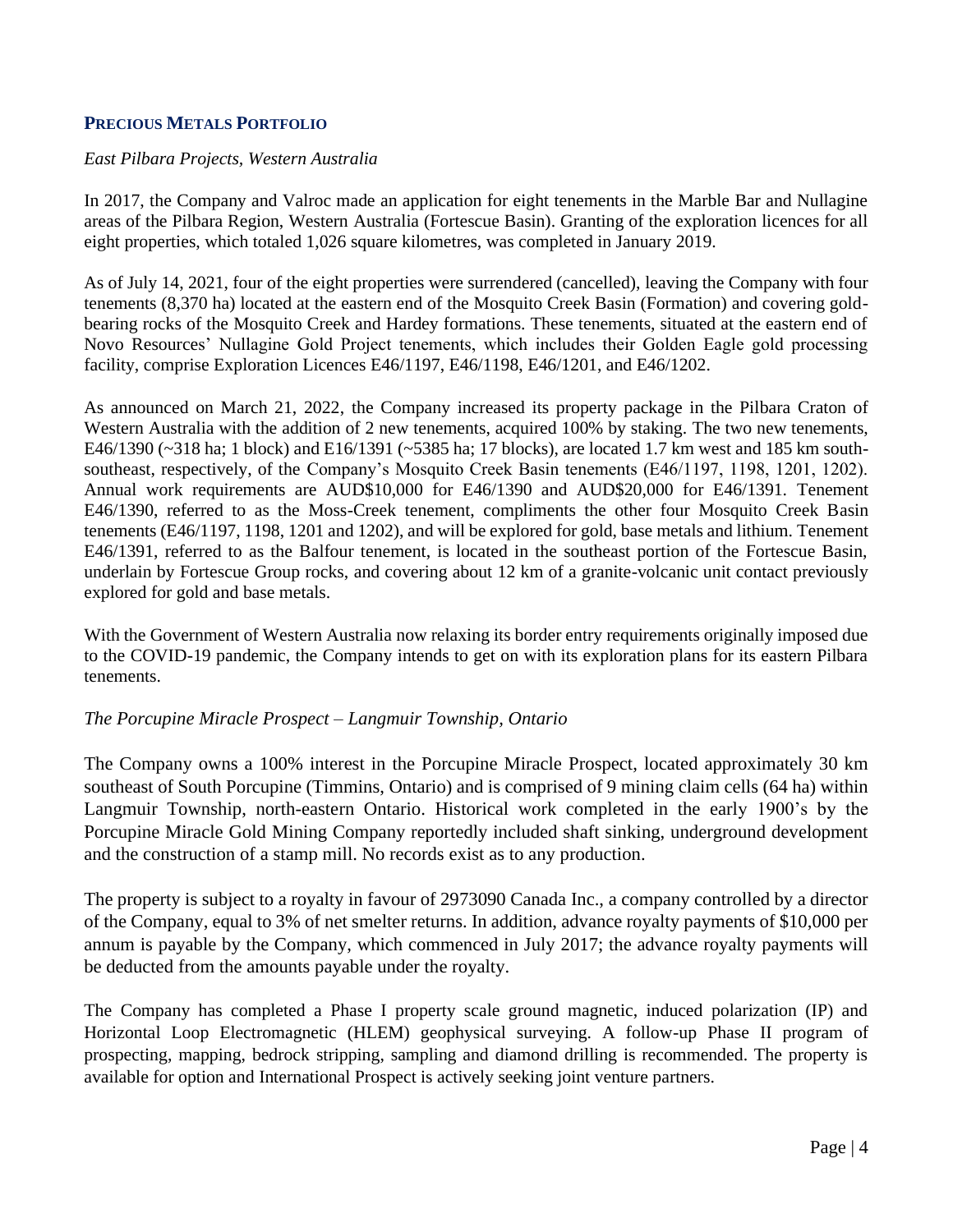# **CANADIAN URANIUM PORTFOLIO**

## *West Stewardson Uranium Project*

As announced on January 12, 2022, the Company entered into an agreement with Uravan Minerals Inc. ("Uravan") to acquire a 1.0% net smelter royalty ("NSR") that covers five mineral dispositions (17,795 ha) held by Cameco Corporation ("Cameco") and a 100% interest in the West Stewardson Uranium Property (5,251 ha), both located in the Athabasca Basin of northern Saskatchewan (together, the "Property").

Four of the five mineral dispositions covered by the NSR (Cameco's Stewardson Property) and the West Stewardson Uranium Property purchased from Uravan are located about 20 north-northeast and along trend of Cameco's Centennial Uranium Deposit which overlies the Dufferin Lake Fault and occurs within the Virgin River structural corridor, south-central portion of the Athabasca Basin. The fifth mineral disposition covered by the NSR (Halliday Property) is located about 20 km northwest of the McArthur River Uranium Mine (70% Cameco and 30% Orano Canada), a large high-grade primary uranium deposit.

In consideration for the Property, the Company paid cash of \$35,000 and issued 500,000 common shares of its shares to Uravan. The Company also paid the finder's fee to an independent arms-length third party consisting of 21,562 common shares of the Company. Cameco is the holder of the five mineral dispositions that are subject to the NSR and Cameco has an exclusive option to purchase 100% of the NSR for \$500,000.

The Company is actively seeking partners to advance the West Stewardson Uranium Project.

## *Elliot Lake Uranium Project*

The Company, through staking, increased its 100% owned land package in the Elliot Lake Uranium Camp, Ontario, Canada. The new properties, named Elliot Lake South and Elliot Lake North Shore (collectively the "Property"), cover 6,314 ha (285 claims) and 3,747 ha (197 claims), respectively. These two new properties bring the total area held by the Company in the Elliot Lake Uranium Camp to nearly 13 square kilometres. The Elliot Lake North and Elliot Lake South uranium properties are located on the north and south limbs of the Quirke Syncline

Elliot Lake North covers four historical uranium showings in the northern limb of the Quirke Syncline and within the prospective uranium bearing rocks of the host Matinenda Formation. The Property lies along strike to the northwest of past producing Denison Uranium Mining Complex. The Property comprises of 119 mining claims covering approximately 2,583 hectares. Elliot Lake South property consists of at least 8 historical uranium occurrences, defined mainly by diamond drilling intersections in the Matinenda and Mississagi formations. The Elliot Lake Uranium Camp was a significant producer of uranium in Canada until the closure of the Denison Mine in 1992.

The Company is actively seeking partners to advance the Elliot Lake Uranium projects.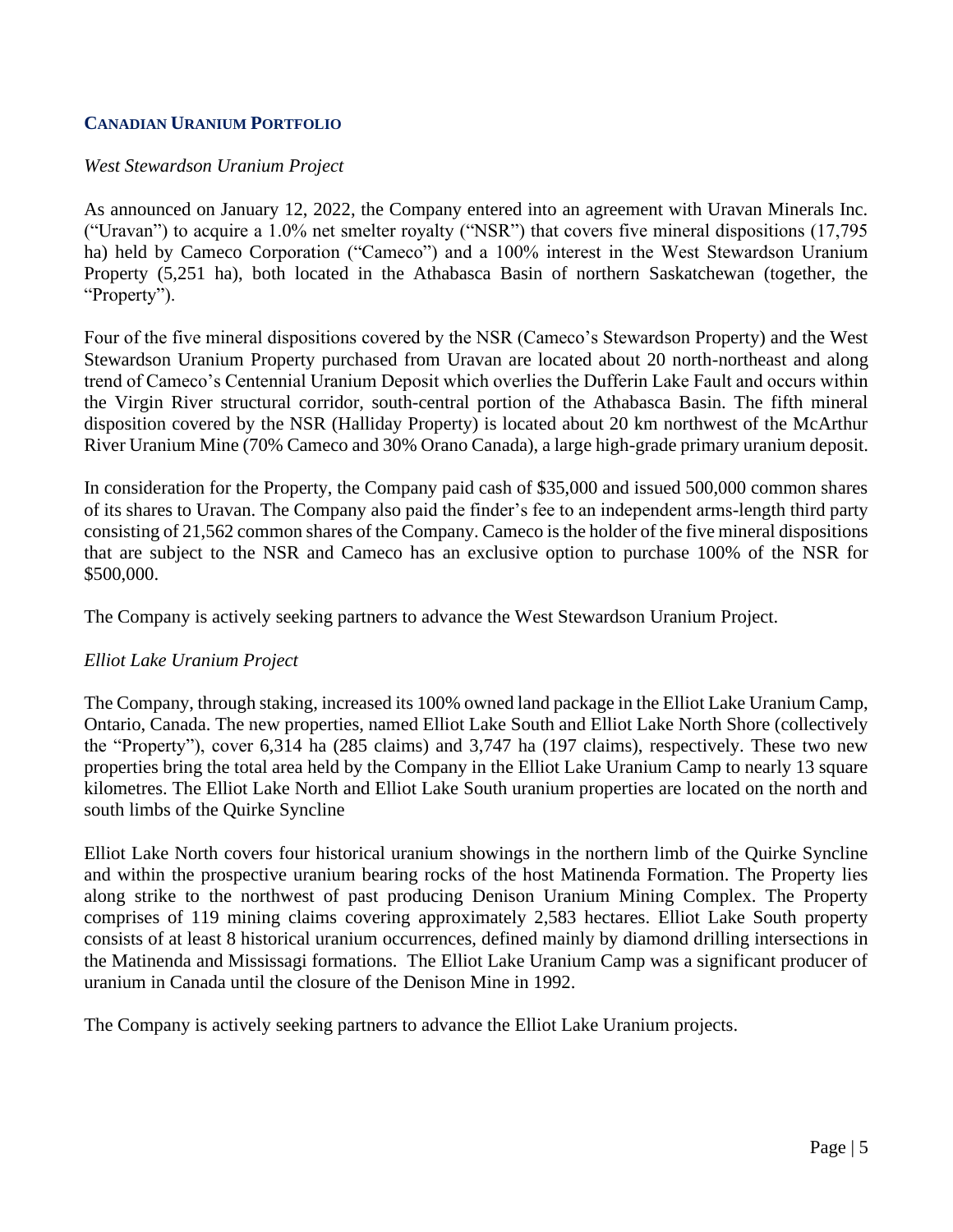# *Beartooth Island Uranium Project - Athabasca Basin, Saskatchewan*

The Company holds a 100% interest in the Beartooth Island Uranium Project located in the Athabasca Basin in the Province of Saskatchewan.

On May 6, 2021, the Company entered into a mining property purchase agreement (the "Agreement") for the acquisition of the remaining 60% undivided interest in the Beartooth Island Uranium Project (the "Project"). In accordance with the terms of the Agreement, the Company issued 300,000 of its common shares and made a cash payment of \$10,000 to the vendor. With the Company already holding 40% interest, the Company now owns 100% of the Beartooth Island Uranium Project.

The Project, focused on uranium exploration, consists of one mineral claim covering an area of 5,940 hectares located in the northwest portion of the Athabasca Basin in Saskatchewan. Separately, the Company staked four additional mineral claims that were originally associated with the Property. The four additional mineral claims and the Property together form the Beartooth Island Uranium Project (the "Project") covering Beartooth Island in Lake Athabasca, and totaling 22,581 hectares. The Project is located about 77 km southwest of Uranium City, Saskatchewan and about 20 km southeast of the Maurice Bay Uranium Deposit, which is located on the shore of Lake Athabasca.

Uranium-bearing boulders were first noted on Beartooth Island in 1976; and, in 1977, the Maurice Bay Uranium Deposit was discovered and has a reported (historical 1.5 million pounds uranium, based on 600,000 tonnes grading 0.6% U3O8, to a depth of 50 metres (Saskatchewan Industry and Resources, Miscellaneous Report 2003-7). This historical resource estimate was completed prior to the implementation of National Instrument 43-101.

While the Company remains focused on its gold assets in Western Australia, this transaction allows for control of the Project and will allow the Company to enter into future joint venture or option agreements. The Company is actively seeking partners to advance the Beartooth Island Uranium Project.

## *Matoush-Otish Uranium Project - North Central Québec*

The Company owns a 100% interest in the Matoush-Otish Mountain Uranium Project geologically located in the prospective Paleo-proterozoic sedimentary Otish Basin in north-central Québec. In 2021, the Company significantly expanded its land position acquired through staking programs. The Company now controls mineral rights across a total of approximately 21,530 hectares - the Matoush North (~17,267 ha) and Matoush South (~4,263 ha) properties.

From 2007 to 2011, the Company's Matoush North Property (previously the Otish West Property), along with its Mistassini Uranium Project (~911 ha), were part of a joint venture between the Company and a prior joint venture partner. The joint venture spent a total of \$2.8 million on exploration programs exploring the area until work was put on hold, due to regional social issues on uranium development, which also coincided with a decline in world uranium prices.

The Company's initial work plans for the area will consist of desktop studies and historical data compilation of all available data including regional radiometric and satellite imagery surveys. The Company is actively seeking partners to advance the Matoush-Otish Uranium Project.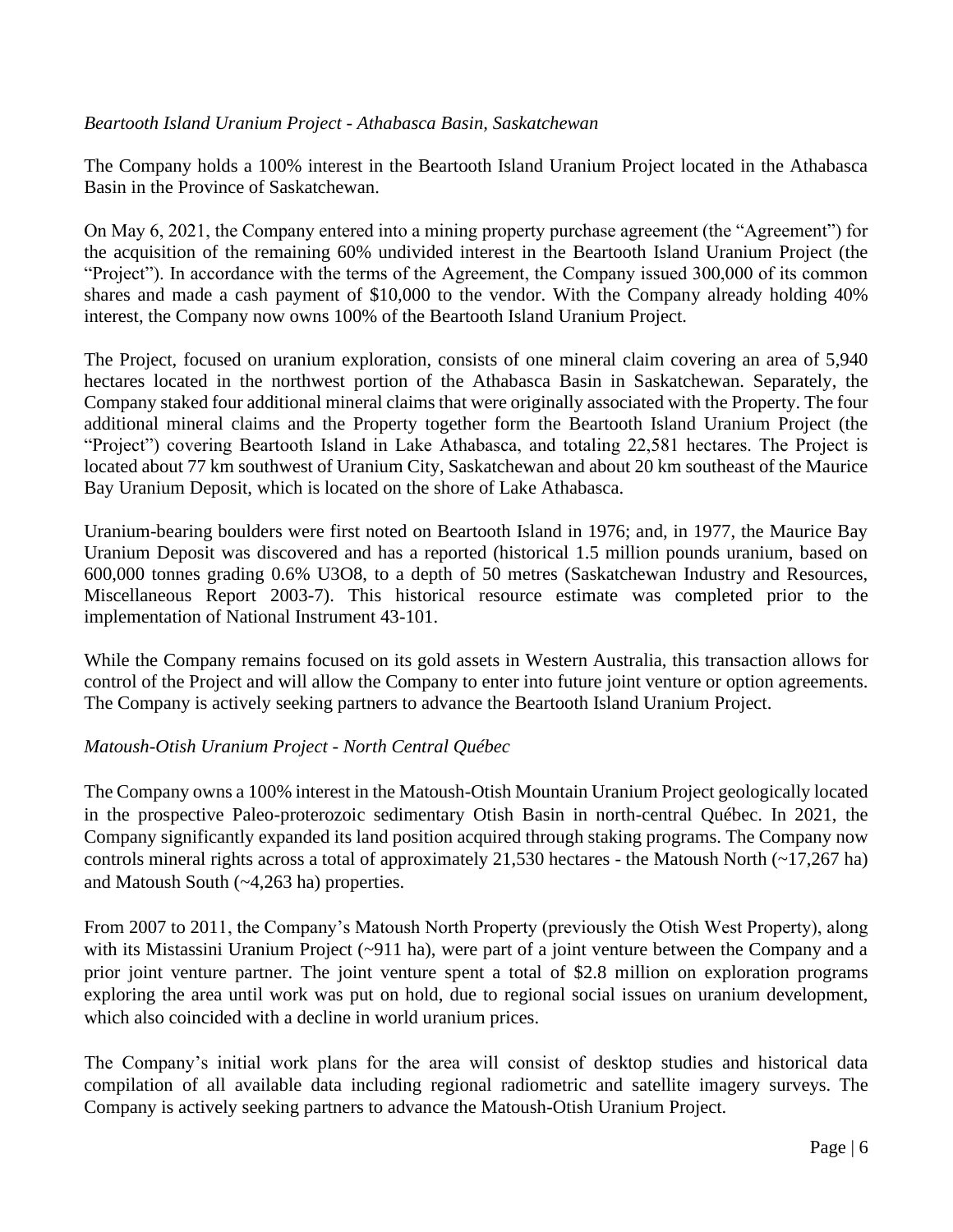## **SELECTED FINANCIAL POSITION**

|                                          | As at March 31,  | As at December 31, |
|------------------------------------------|------------------|--------------------|
|                                          | 2022             | 2021               |
| Cash and cash equivalents                | \$<br>289,233 \$ | 445,345            |
| Other current assets                     | 26,765           | 59,497             |
| Exploration and evaluation assets        | 213,884          | 92,978             |
| <b>Total Assets</b>                      | \$<br>529,882 \$ | 597,820            |
|                                          |                  |                    |
| Accounts payable and accrued liabilities | 13,208           | 14,962             |
| Due to related parties                   | 20,440           | 20,574             |
| <b>Total Liabilities</b>                 | \$<br>33,648 \$  | 35,536             |
| <b>Total Equity</b>                      | 496,234          | 562,284            |
| <b>Total Liabilities and Equity</b>      | \$<br>529,882 \$ | 597,820            |

## **TOTAL ASSETS**

# *Cash and cash equivalents*

The Company ended the first quarter of 2022 with cash and cash equivalents of \$289,233 compared to \$445,345 as at December 31, 2021. Refer to *Cash Flow Analysis* section below for further discussion on the Company's cash position and its changes thereof for the three months ended March 31, 2022 and 2021.

## *Other current assets*

Other current assets of \$26,765 as at March 31, 2022 (December 31, 2021 -\$59,497) included sales taxes recoverable of \$17,820 (December 31, 2021 -\$46,737), and prepaid expenses and deposits of \$8,945 (December 31, 2021 - \$12,760).

#### *Exploration and evaluation assets*

Exploration and evaluation assets amounted to \$213,884 as at March 31, 2022 compared to \$92,978 as at December 31, 2021:

|                             | As at<br><b>January 1,</b><br>2022 |    | <b>Additions</b> |      |                          | <b>Credits Impairment</b> | As at<br>March 31,<br>2022 |
|-----------------------------|------------------------------------|----|------------------|------|--------------------------|---------------------------|----------------------------|
| Claim and claim maintenance | \$<br>44,062                       | -S | 22               | - \$ |                          | $\frac{1}{2}$             | \$<br>44,084               |
| Acquisition                 | 32,818                             |    | 118,450          |      | $\overline{\phantom{a}}$ | $\overline{\phantom{a}}$  | 151,268                    |
| Program management          | 11,570                             |    | 2,434            |      | $\overline{\phantom{a}}$ | $\overline{\phantom{a}}$  | 14,004                     |
| Geology                     | 4,290                              |    |                  |      | -                        | $\overline{\phantom{a}}$  | 4,290                      |
| Other                       | 238                                |    |                  |      |                          | -                         | 238                        |
|                             | \$<br>92,978                       |    | 120,906          |      |                          | $\overline{\phantom{a}}$  | \$<br>213,884              |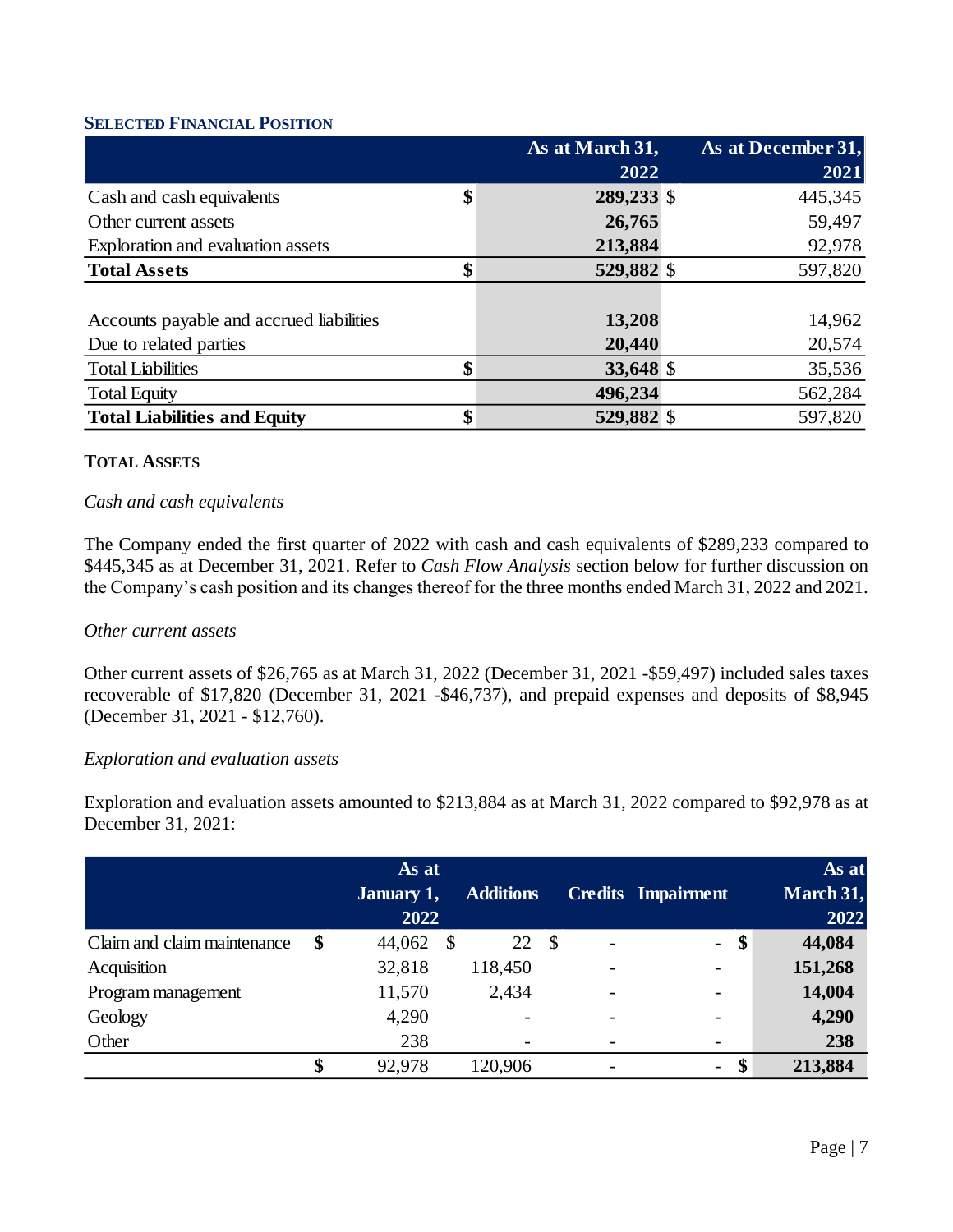Additions to Exploration and evaluation assets mainly relates to:

- Acquisition of a 1.0% NSR that covers five mineral dispositions held by Cameco and a 100% interest in the West Stewardson Uranium Property for cash consideration of \$35,000 and share consideration of 500,000 common shares of the Company, fair valued at \$80,000, to Uravan, plus finder's fee of 21,562 common shares of the Company, valued at \$3,450, paid to an independent arms-length third party.
- Staking fees of \$2,456 from the addition of two new tenements in the Pilbara Craton of Western Australia as discussed above.

# **TOTAL LIABILITIES**

Total liabilities of \$33,648 as at March 31, 2022 (compared to \$35,536 as at December 31, 2021) consisted of trade payables of \$13,208 (December 31, 2021 - \$14,962), and due to related parties of \$20,440 (December 31, 2021 - \$20,574).

As discussed further in the related party balances and transactions section below, amounts due to related parties of \$20,440 (December 31, 2021 – \$20,574) includes an amount of \$5,250 (December 31, 2021 - \$5,250) to Caracle Creek International Consulting Inc. relating to the services of the Company's VP Exploration, of \$5,749 (December 31, 2021 - \$nil) to a company controlled by the Chief Operating Officer of the Company, of \$7,355 (December 31, 2021 - \$nil) for the services of the Company's Chief Financial Officer, and of \$2,086 (December 31, 2021 - \$nil) owing to Golden Valley. For efficiency reasons, where the Company and the related parties are dealing with the same suppliers one may pay for both and be reimbursed by the other, which was formalized on July 1, 2020, with the Company entering into a Cost Sharing Arrangement with Golden Valley as further described below.

Due to related parties as at December 31, 2021 also included an amount of \$4,024 due to 2973090 Canada Inc. relating to the services of the Company's Chairman of the Board and of \$11,300 due to Ironbark International Limited relating to the services of the Company's President and CEO.

# **EQUITY**

Equity totalled \$496,234 as at March 31, 2022 compared to \$562,284 as at December 31, 2021, a decrease of \$66,050 mainly due to the net loss for the three months ended March 31, 2022 of \$172,746, offset by the issuance of 521,562 common shares, valued at \$83,450 relating to the transaction with Uravan as described above and share-based payment of \$23,246 recognized over the vesting period (25% immediate vesting and then 25% every three months thereafter) of the 700,000 and 200,000 incentive stock option granted in September 2021 and November 2021, respectively.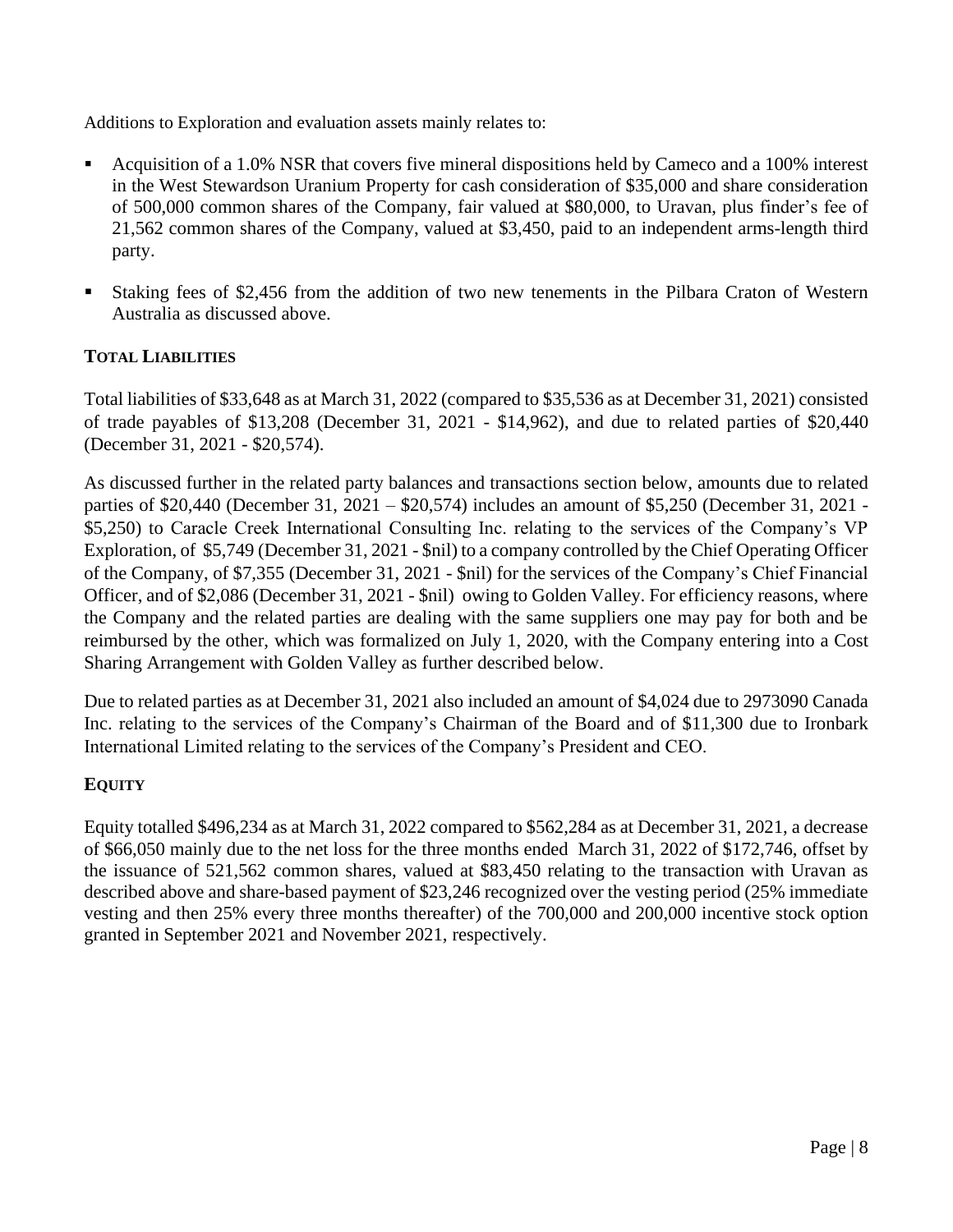# **DISCUSSION AND RESULTS OF OPERATIONS**

|                                             | For the three months<br>ended March 31, |  |         |  |  |  |  |
|---------------------------------------------|-----------------------------------------|--|---------|--|--|--|--|
|                                             | 2022<br>2021                            |  |         |  |  |  |  |
|                                             |                                         |  |         |  |  |  |  |
| Operating expenses                          | \$<br>172,223                           |  | 109,975 |  |  |  |  |
| Other expenses                              | 523                                     |  | 2,048   |  |  |  |  |
| Net loss and comprehensive loss             | \$<br>172,746                           |  | 112,023 |  |  |  |  |
|                                             |                                         |  |         |  |  |  |  |
| Basic and diluted net loss per common share | \$<br>0.004                             |  | 0.003   |  |  |  |  |

The net loss for the three months ended March 31, 2022 was \$172,746 (or \$0.004 loss per share), compared to \$112,023 (or \$0.003 loss per share) for the same period in 2021.

The higher operating expenses for the three months ended March 31, 2022 compared to the same period in 2021 was due to share-based payment of \$23,246 (compared to \$nil in 2021), increase in professional fees relating to consulting fees paid, effective January 1, 2022, for the services of the Chief Financial Officer and the spouse of the Company's Chief Operating Officer as further described below in the Related party transactions section and higher investor and media relations fees.

# **CASH FLOW ANALYSIS**

|                                                | For the three months  |    |            |  |  |  |  |  |
|------------------------------------------------|-----------------------|----|------------|--|--|--|--|--|
|                                                | ended March 31,       |    |            |  |  |  |  |  |
|                                                | 2022                  |    | 2021       |  |  |  |  |  |
| Cashflows used by operating activities         | \$<br>$(118,656)$ \$  |    | (125,203)  |  |  |  |  |  |
| Cashflows used by investing activities         | (37, 456)             |    | (36, 850)  |  |  |  |  |  |
| Cashflows from financing activities            |                       |    |            |  |  |  |  |  |
| Decrease in cash                               | \$<br>$(156, 112)$ \$ |    | (162, 053) |  |  |  |  |  |
| Cash and cash equivalents, beginning of period | 445,345               |    | 468,143    |  |  |  |  |  |
| Cash and cash equivalents, end of period       | 289,233               | £. | 306,090    |  |  |  |  |  |

Cash outflows from operating activities for the three months ended March 31, 2022 totaled \$118,656 compared to \$125,203 for the same period in 2021. The decrease in cash outflows for 2022 was mainly due to timing of working capital requirements, offset by the increase in professional fees and investor and media relation fees as described above.

Cash outflows from investing activities for the three months ended March 31, 2022 totalled \$37,456 compared to \$36,850 for the same period in 2021. Cash outflows in 2022 were mainly related to the cash consideration of \$35,000 relating to the transaction with Uravan as described above.

Cashflows from financing activities for the three months ended March 31, 2022 and 2021 were both \$nil.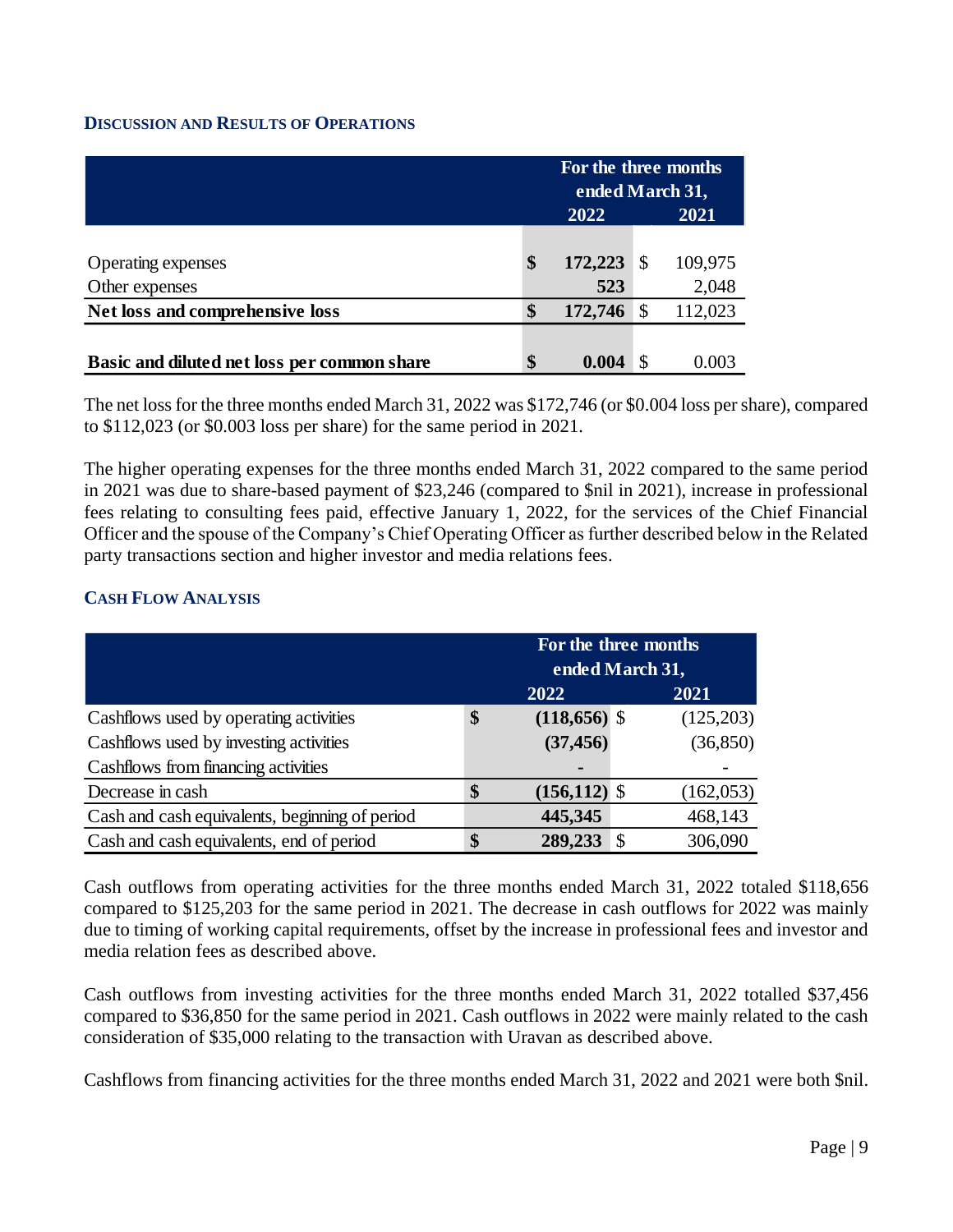#### **SUMMARY OF QUARTERLY RESULTS**

The following selected financial information is for the 8 most recently completed quarters as derived from the Company's respective financial statements and notes thereto. The following information should be read in conjunction with the referenced financial statements, the notes to those statements and "Results of Operations" herein.

|                                 | Mar<br>2022 | Dec<br>2021 | Sept.<br>2021                              | Jun<br>2021 | Mar<br>2021 |              | Dec<br>2020           | <b>Sept</b><br>2020 | Jun<br>2020 |
|---------------------------------|-------------|-------------|--------------------------------------------|-------------|-------------|--------------|-----------------------|---------------------|-------------|
| Operating expenses              |             |             | \$172,223 \$371,079 \$221,614 \$642,504 \$ |             | 109,975 \$  |              | 118,721 \$            | 120,730 \$ 99,016   |             |
| Other expenses (income)         | 523         | .007        | .002                                       | 3.010       | 2,048       |              | (45)                  | 838                 | (119)       |
| Net loss and comprehensive loss | 172.746 \$  |             | 372,086 \$ 222,616 \$ 645,514 \$           |             | 112,023     | <sup>S</sup> | 118,676 \$ 121,568 \$ |                     | 98.897      |

| Basic and diluted net loss per common share |  | $0.004$ \$ $0.010$ \$ $0.006$ \$ $0.019$ \$ $0.003$ \$ $0.004$ \$ $0.004$ \$ $0.004$ |  |  |  |
|---------------------------------------------|--|--------------------------------------------------------------------------------------|--|--|--|
|                                             |  |                                                                                      |  |  |  |

#### **LIQUIDITY, CAPITAL RESOURCES AND SOURCES OF FINANCING**

The Company's objectives in managing capital are to safeguard its ability to continue its operations, to increase the value of the assets of the business and to provide an adequate return to owners. These objectives will be achieved by identifying the right exploration prospects, adding value to these projects and ultimately taking them through to production either with partners or by the Company's own means or sale.

The Company manages its capital structure and makes adjustments to it in light of changes in economic conditions and the risk characteristics of the underlying assets. In order to maintain or adjust the capital structure, the Company may issue new shares to improve its financial performance and flexibility. When financing conditions are not optimal, the Company may enter into option agreements or other solutions to continue its exploration and evaluation activities or may slow its activities until conditions improve. The Company monitors capital on the basis of the carrying amount of equity.

Readers are invited to refer to the Risk and Uncertainties section for more information.

## **COMMITMENTS**

Please refer to Note 15 of the unaudited condensed interim consolidated financial statements for the Company's commitments.

## **RELATED PARTY TRANSACTIONS**

#### *a) Transactions with a shareholder*

Effective July 1, 2020, the Company entered into a Cost Sharing Arrangement (the "Sharing Arrangement") with Golden Valley Mines and Royalties Ltd ("Golden Valley"), a significant shareholder of the Company, pursuant to which Golden Valley will provide certain management and financial services such as office space and administrative support relating to the exploration offices located at 2864 Chemin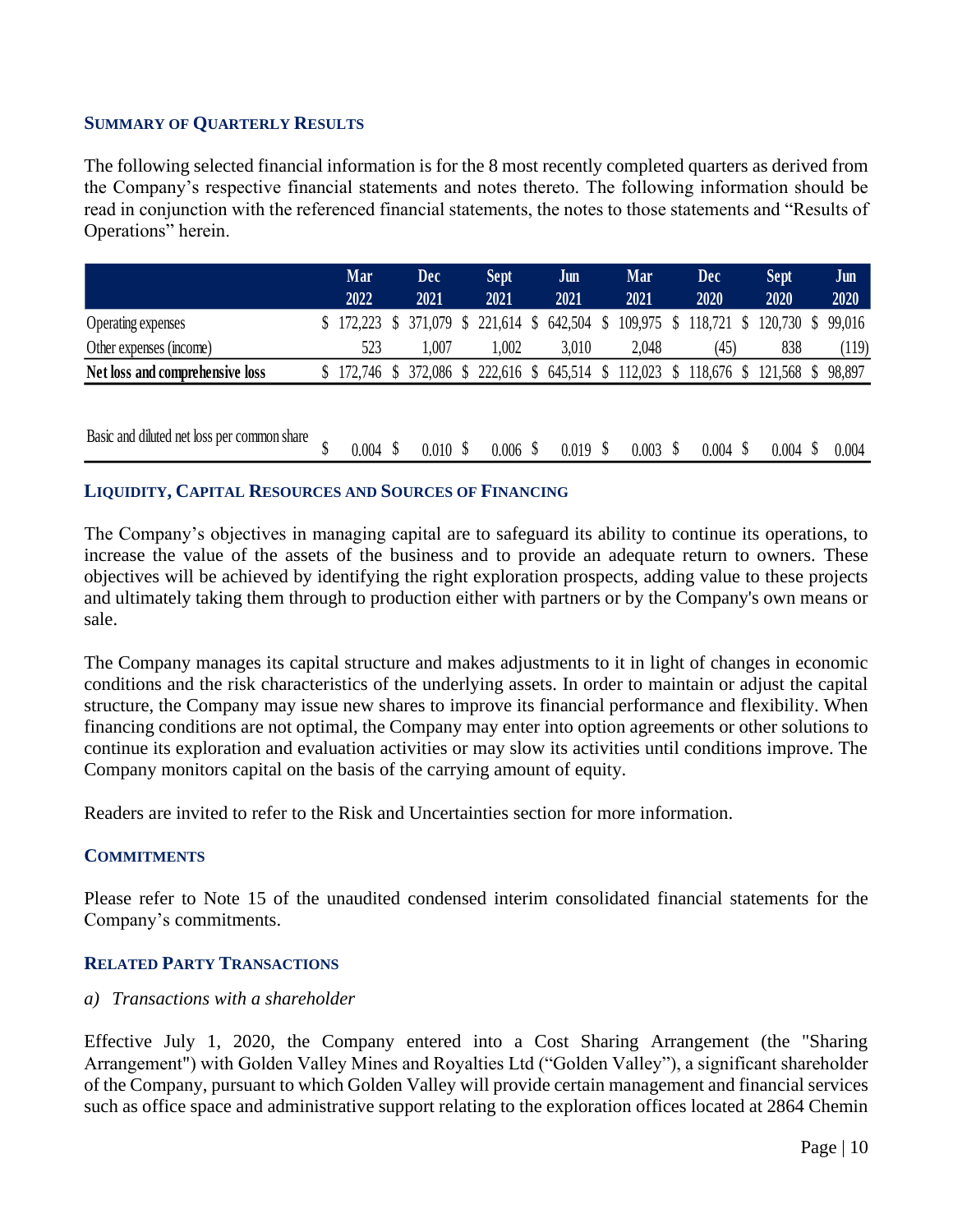Sullivan, Val-d'Or, Québec, J9P 0B9, in consideration of \$8,919 per year (the "reimbursement"), payable on a monthly basis. The Sharing Arrangement provides for the reimbursement to be reviewed on an annual basis.

For the three months ended March 31, 2022, the Company reimbursed Golden Valley the amount of \$1,814 (2021 - \$1,814) relating to this Sharing Arrangement.

For efficiency reasons, where the Company and Golden Valley are dealing with the same suppliers one may pay for both and be reimbursed by the other. As at March 31, 2022, the Company had indebtedness of \$2,086 (December 31, 2021 - \$nil) to Golden Valley, which is included in due to related parties.

# *b) Transactions with key management*

Key management personnel of the Company comprise of the members of the board of directors, as well as the President and Chief Executive Officer, Chief Operating Officer, Vice President Exploration, and the Chief Financial Officer. The compensation paid to key management is presented below:

- For the three months ended March 31, 2022, consultant fees of \$10,500 (2021 \$10,500) were paid by the Company to 2973090 Canada Inc. ("2973090") a company controlled by a director of the Company, relating to the services of the Company's Chairman of the Board. These fees are recorded under exploration and evaluation expense in the condensed interim consolidated statements of net loss and comprehensive loss. As at March 31, 2022, the Company had no indebtedness (December 31, 2021 - \$4,024, included in due to related parties) to 2973090.
- For the three months ended March 31, 2022, consultant fees of \$30,000 (2021 \$30,000) were incurred by the Company to Ironbark International Limited ("Ironbark") relating to the services of the Company's President and CEO. These fees are recorded under consulting fees in the condensed interim consolidated statements of net loss and comprehensive loss. As at March 31, 2022, the Company had no indebtedness (December 31, 2021 - \$11,300, included in due to related parties) to Ironbark.
- For the three months ended March 31, 2022, consultant fees of \$15,000 (2021 \$15,000) were incurred by the Company to Caracle Creek International Consulting Inc. ("Caracle") relating to the services of the Company's VP Exploration. These fees are recorded under exploration and evaluation expenses in the condensed interim consolidated statement of net loss and comprehensive loss. As at March 31, 2022, the Company had indebtedness of \$5,250 (December 31, 2021 - \$5,250) to the Company's VP Exploration, which is included in due to related parties.
- For the three months ended March 31, 2022, consultant fees of \$15,000 (2021 \$15,000) were incurred by the Company to a company controlled by the Chief Operating Officer of the Company for technical services. These fees are recorded under exploration and evaluation expenses in the condensed interim consolidated statements of net loss and comprehensive loss. As at March 31, 2022, the Company had indebtedness of \$5,749 (December 31, 2021 - \$nil) to the Company's Chief Operating Officer, which is included in due to related parties.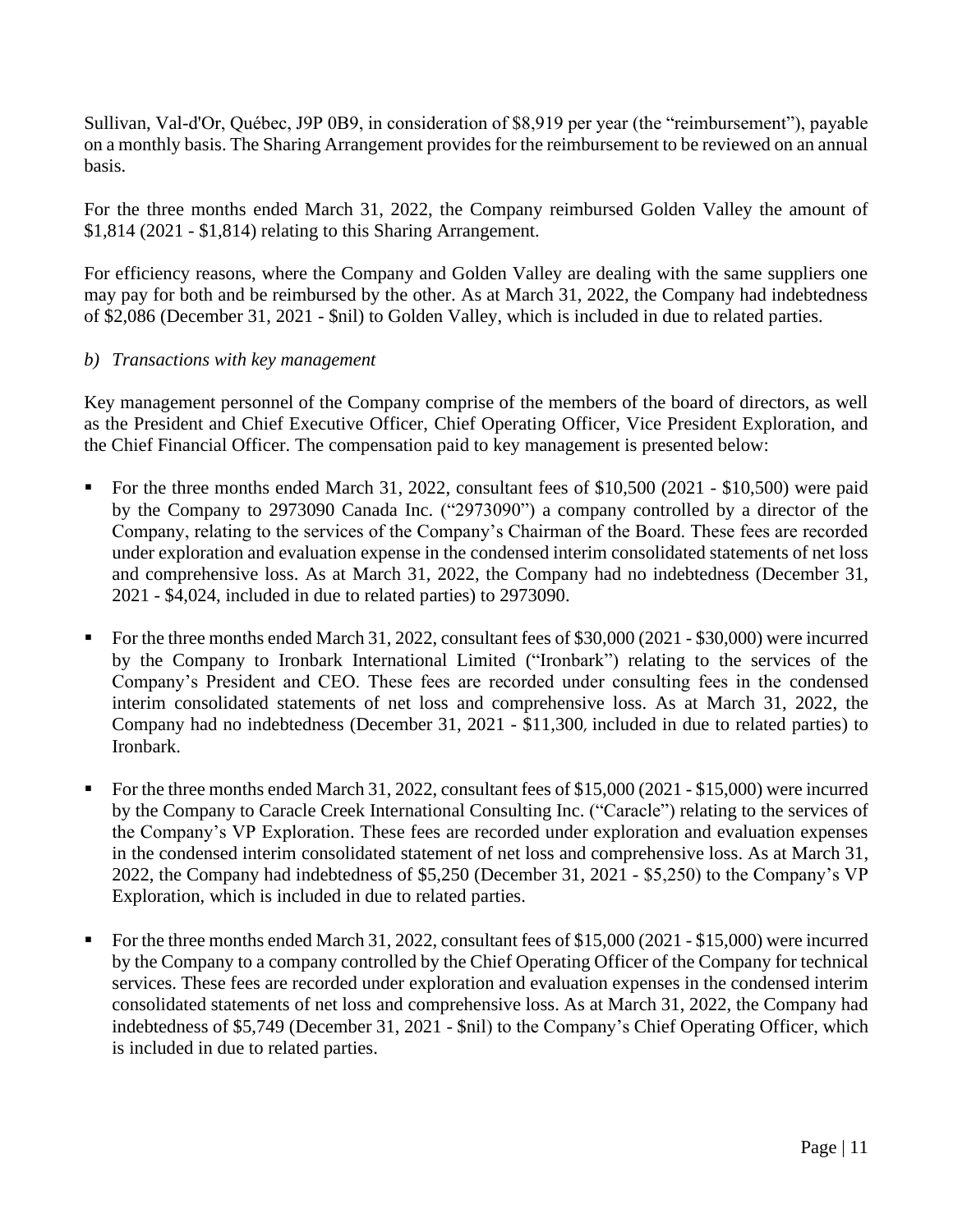- For the three months ended March 31, 2022, consultant fees of \$6,000 (2021 \$nil) were incurred by the Company relating to the services of the Company's Chief Financial Officer. These fees are recorded under Professional fees in the condensed interim consolidated statements of net loss and comprehensive loss. As at March 31, 2022, the Company had indebtedness of \$7,355 (December 31, 2021 - \$nil) to the Company's Chief Financial Officer, which is included in due to related parties.
- For the three months ended March 31, 2022, director fees of \$6,000 (2021 -\$3,000) were incurred by the Company.
- *c) Transactions with related party*

For the three months ended March 31, 2022, the Company incurred fees of \$4,500 (2021 -\$nil) with an individual, the spouse of the Chief Operating Officer, as part of a consulting agreement for accounting services. These fees were recorded under Professional fees in the condensed interim consolidated statements of net loss and comprehensive loss.

# **OFF-BALANCE SHEET ARRANGEMENTS**

The Company has no off-balance sheet arrangements.

#### **JUDGMENT, ESTIMATES AND ASSUMPTIONS**

The judgements, estimates and assumptions used by management are described in Note 6 of the audited consolidated financial statements for the year ended December 31, 2021.

## **CHANGES IN ACCOUNTING POLICIES INCLUDING INITIAL ADOPTION**

The changes in accounting policies including those that have not been adopted are explained in note 4 of the unaudited interim consolidated financial statements as at March 31, 2022.

## **RISKS RELATED TO FINANCIAL INSTRUMENTS**

Please refer to Note 14 "Financial Risks" of the unaudited condensed interim consolidated financial statements of the Company for the three months ended March 31, 2022 for a full description of these risks.

#### **INFORMATION ON OUTSTANDING SECURITIES**

The following table sets out the number of common shares and options outstanding as of the date hereof: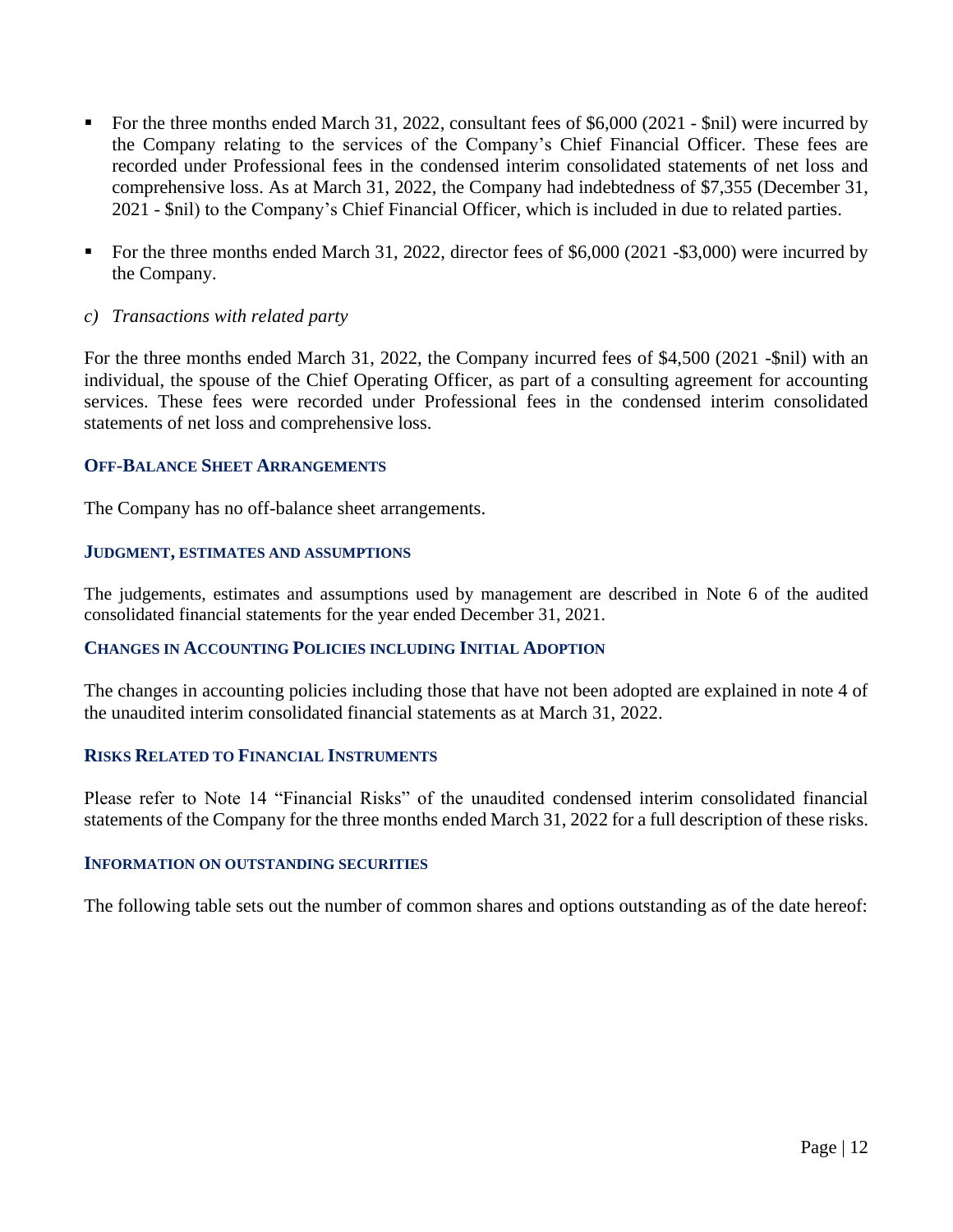| <b>Common shares outstanding:</b> | 39,561,798 |
|-----------------------------------|------------|
| Stock options outstanding:        | 3,815,312  |
| <b>Warrants outstanding:</b>      | 8,866,769  |

| <b>Expiry</b>      | <b>Exercise</b> | <b>Number of stock options</b> |  |  |  |  |
|--------------------|-----------------|--------------------------------|--|--|--|--|
| <b>Date</b>        | <b>Price</b>    | outstanding                    |  |  |  |  |
| February 28, 2024  | \$<br>0.170     | 50,000                         |  |  |  |  |
| June 17, 2024      | \$<br>0.160     | 390,312                        |  |  |  |  |
| September 28, 2024 | \$<br>0.150     | 700,000                        |  |  |  |  |
| November 15, 2024  | \$<br>0.180     | 200,000                        |  |  |  |  |
| June 26, 2025      | \$<br>0.115     | 665,000                        |  |  |  |  |
| July 10, 2027      | \$<br>0.050     | 1,315,000                      |  |  |  |  |
| December 12, 2027  | \$<br>0.265     | 495,000                        |  |  |  |  |
|                    |                 | 3,815,312                      |  |  |  |  |

| <b>Expiry</b><br><b>Date</b> | <b>Exercise</b><br><b>Price</b> | <b>Number of warrants</b><br>outstanding |
|------------------------------|---------------------------------|------------------------------------------|
| June 17, 2022                | 0.13                            | 6,199,270                                |
| June 15, 2024                | 0.20                            | 2,667,499                                |
|                              |                                 | 8,866,769                                |

## **RISKS AND UNCERTAINTIES**

An investment in the common shares of the Company involves a high degree of risk and must be considered highly speculative due to the financial and operational risks inherent to the nature of the Company's business and the present stage of exploration and development of its mineral resource properties. These risks may affect the Company's eventual profitability and level of operating cash flow. Prospective buyers of the common shares of the Company should consider the following risk factors:

## *Climate Change*

The Company has properties and joint venture agreements in various regions and jurisdictions where environmental laws are evolving and are not consistent. A number of governments or governmental bodies have introduced or are contemplating regulatory changes in response to the potential impact of climate change, such as regulation relating to emission levels. If the current regulatory trend continues, this may result in increased costs directly or indirectly affecting the Company. In addition, the physical effect of climate change, such as extreme weather conditions, natural disasters, resource shortages, changing sea levels and changing temperatures, could have an adverse financial impact on operations located in the regions where these conditions occur, directly or indirectly impacting the business of the Company.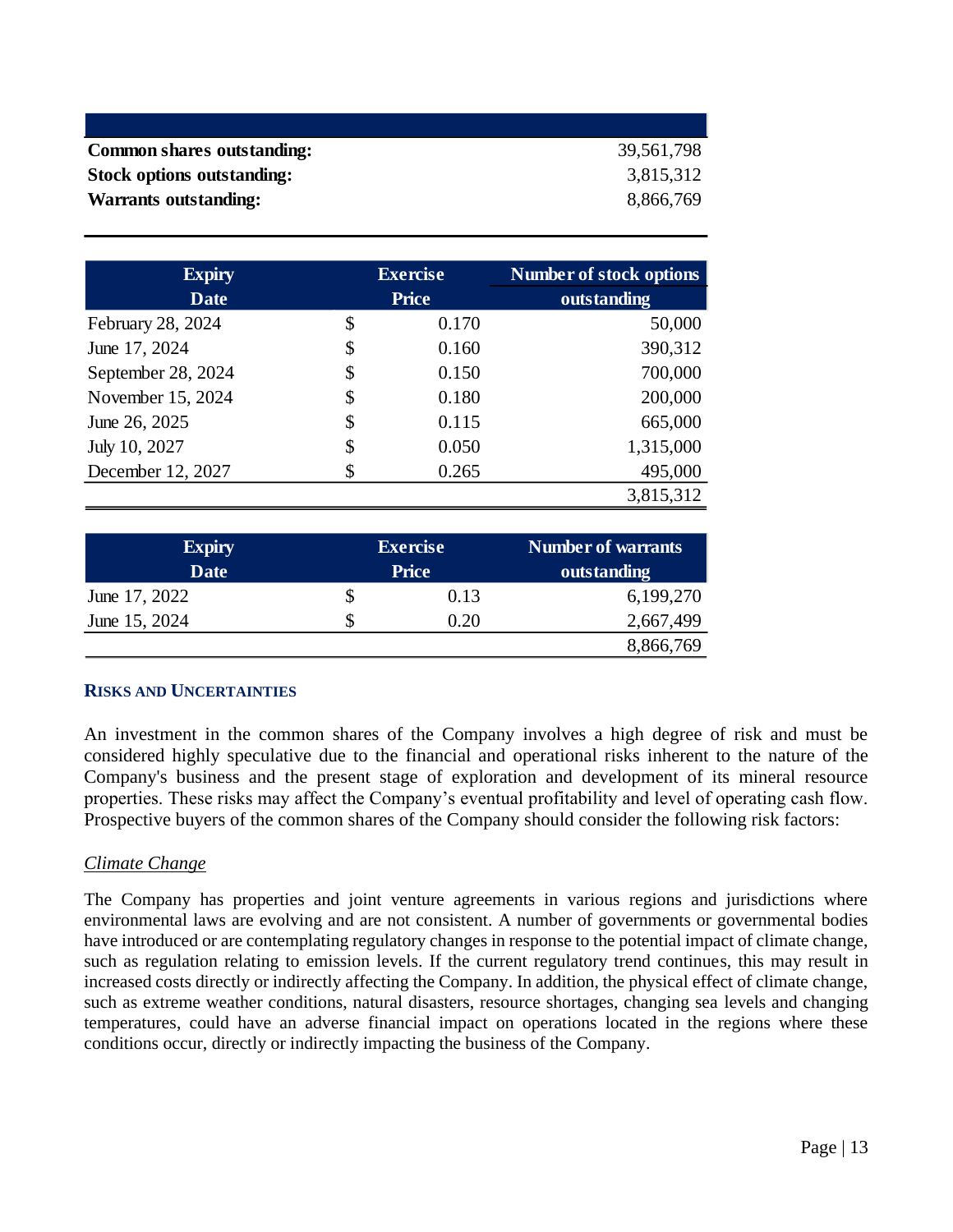# *Investment of Speculative Nature*

Investing in the Company, at this early stage of its development, is of a highly speculative nature.

## *Nature of Mineral Exploration and Mining*

There are no known mineral resources on the Company's properties. Mineral exploration and development involves a high degree of risk, requires substantial expenditures and few properties that are explored are ultimately developed into producing mines.

## *Exploration and Development Risks*

Resource exploration and development is a speculative business, involving considerable financial and technical risks, including the failure to discover mineral deposits, market fluctuations and government regulations, which are beyond the control of the Company.

# *Country risk*

The Company has operations outside Canada in Australia. The Australian regulatory regime is generally stable. Country risk refers to the risk of investing in a country, dependent on changes in the business environment that may adversely affect operating profits or the value of assets in a specific country. For example, financial factors such as currency controls, devaluation or regulatory changes, or stability factors such as mass riots, civil war and other potential events contribute to companies' operational risks.

## *Additional Financing*

Future exploration and development activities will require additional equity and debt financing. Failure to obtain such additional financing could result in delay or indefinite postponement of exploration and development of the property interests of the Company.

## *Stress in the Global Economy and Financial Condition*

The adverse effects on the capital markets generally make the raising of capital by equity or debt financing much more difficult and the Company is dependent upon the capital markets to raise financing. Adverse effects of coronavirus developments (COVID-19) on consumer confidence, market stability and public health creates uncertainties on macroeconomic conditions and may also result in closures, cancellations of, or reductions in operations or production on properties where the Company holds royalty interests or investments.

## *Permits and Licenses*

There can be no assurances that the Company will be able to obtain all necessary licenses and permits required to carry out exploration, development and mining operations for its proposed projects.